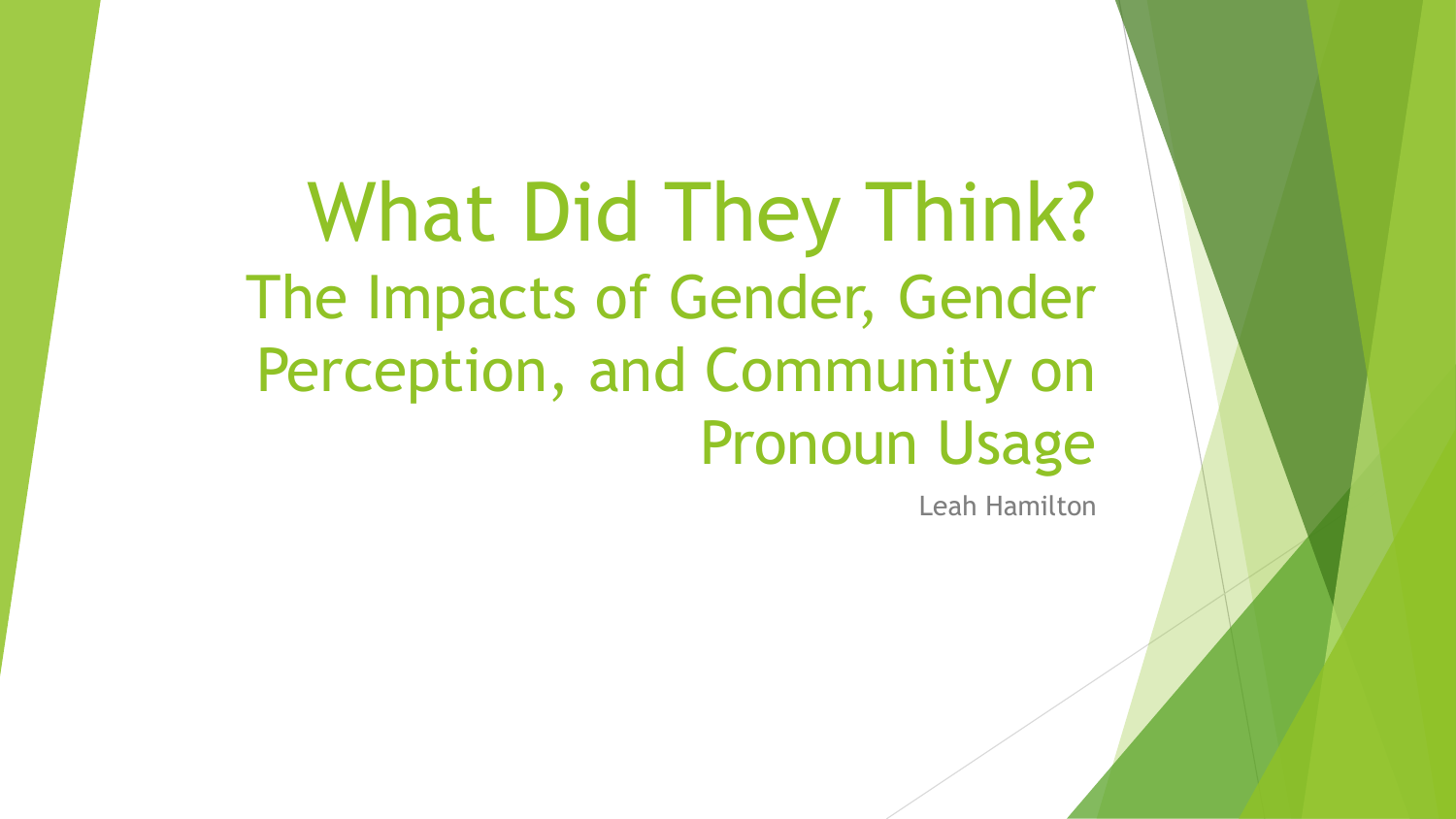### Research Questions

- What affects people's choices of gender-neutral third-person pronouns in online communities?
	- $\blacktriangleright$  How does the gender of the speaker affect these choices?
	- How does the perceived gender makeup of the community affect these choices?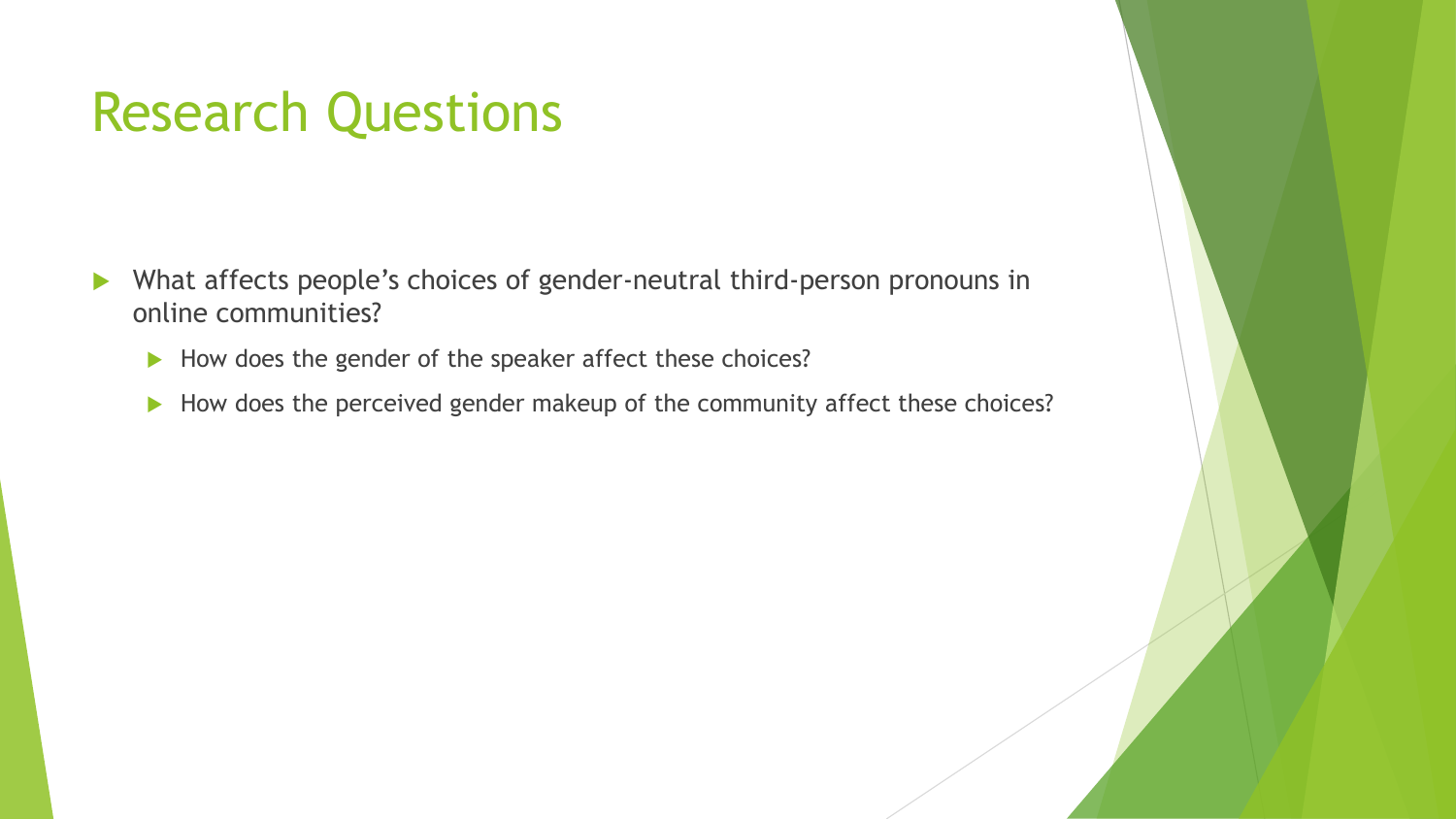### Gender-Neutral Third-Person Pronouns

- The pronouns used when referring to a general member of a group who could be of any gender *or* when referring to a specific individual of unknown gender
	- I'll do a sketch of whoever wins, if she'd like me to.
	- In the demo... another Grazer came after Aloy to avenge their fallen brethren.
	- While explaining this to the fourth person, you notice his eyes have gone glassy…
- For the purposes of this study, this category does *not* include personal pronouns, which are third person pronouns used to refer to a specific individual in line with their preference (and which may or may not be gendered)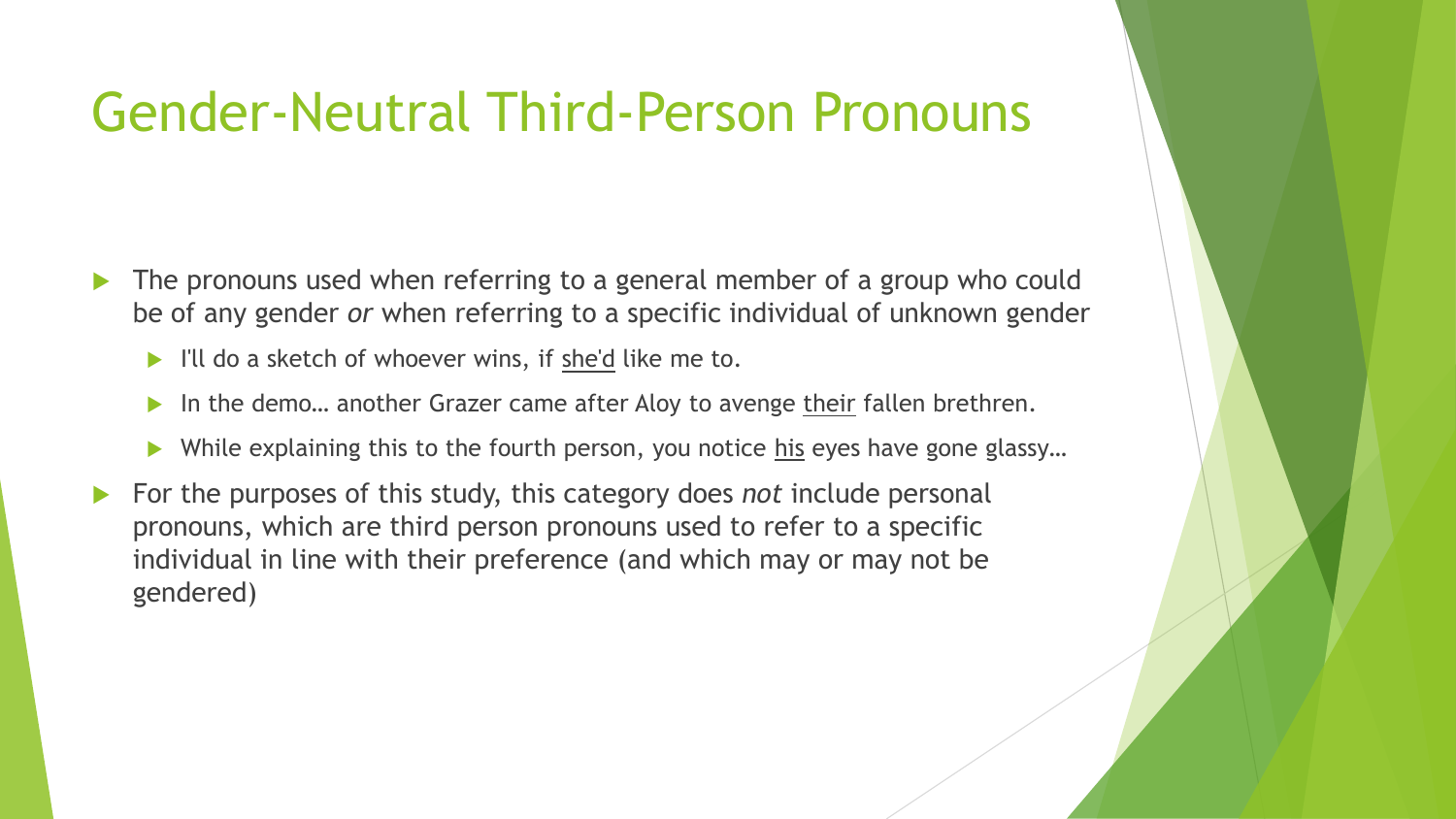# Related Research

- **Many similar studies pre-2000 looking at pronoun choice**
- Most either fill in the blank or finish-the-sentence structure
	- ▶ Our Biology teacher has taught for many years. <u>\_\_\_</u> is well-liked among the students.
	- After a nurse has completed training...
- Some studies used direct questions
	- When referring to your car, would you use 'he', 'she', or 'it'?
- **Primarily interested in the effect that the antecedent had on pronoun choice**
- Also looked at demographics of speaker and context of speech
	- $\blacktriangleright$  Male vs female
	- Written vs verbal responses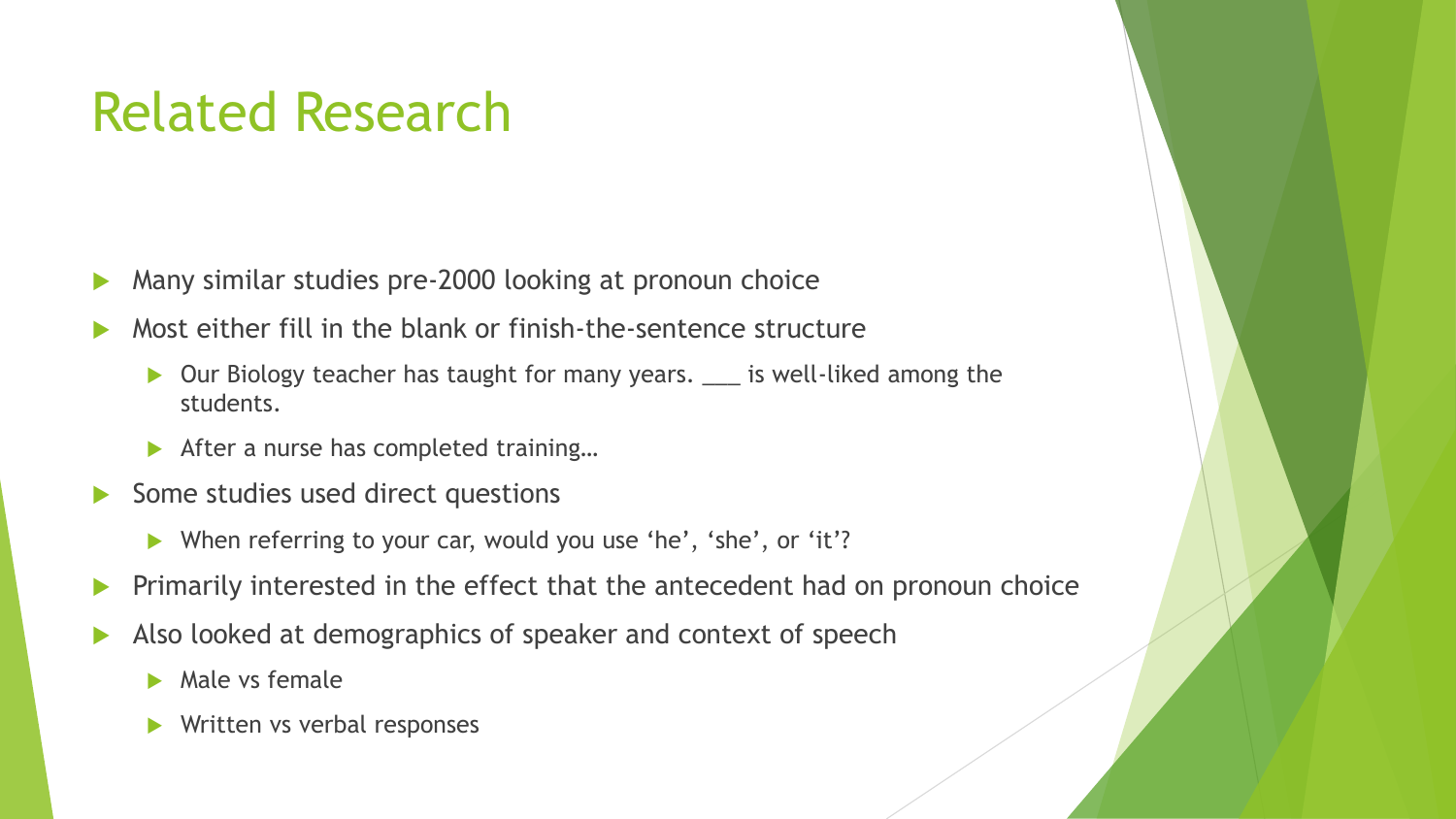# Hughes and Casey 1986

- Fill-in-the-blank
- Examined 10 different antecedents including "teacher", "doctor", and "anyone".
	- If a runner falls down, \_\_\_ can get hurt.
- ▶ Conducted among third-graders, eighth-graders, and college students
- Examined age, gender, and antecedent as variables
	- Different antecedents influenced pronoun choice
	- Age-based variations for several antecedents
	- Different sentences for same antecedent influenced pronoun choice in some cases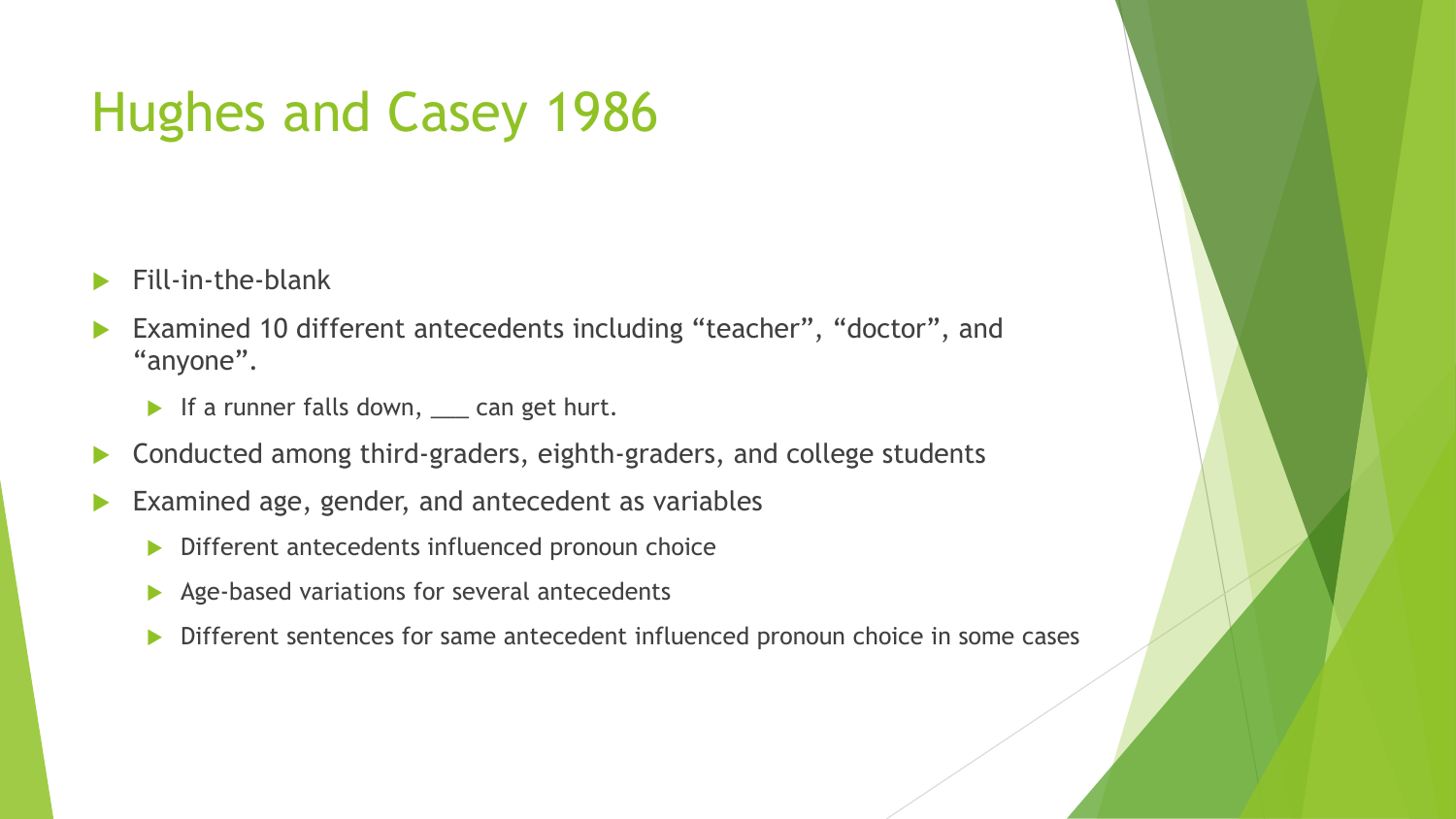# Martyna 1978

- **Finish-the-sentence prompts**
- Analyzed 18 antecedents in predetermined masculine, feminine, or neutral categories
	- $\triangleright$  Nurse is feminine, legislator is masculine, person is neutral
- ▶ Conducted among college students with verbal and written portions
- Examined gender, verbal/written response, and antecedent type as variables
	- ▶ Category of antecedent influenced pronoun choice
	- ▶ Women less likely to use the generic "he"
	- Written and verbal responses differed
	- Both studies found "he" to be the most common generic pronoun choice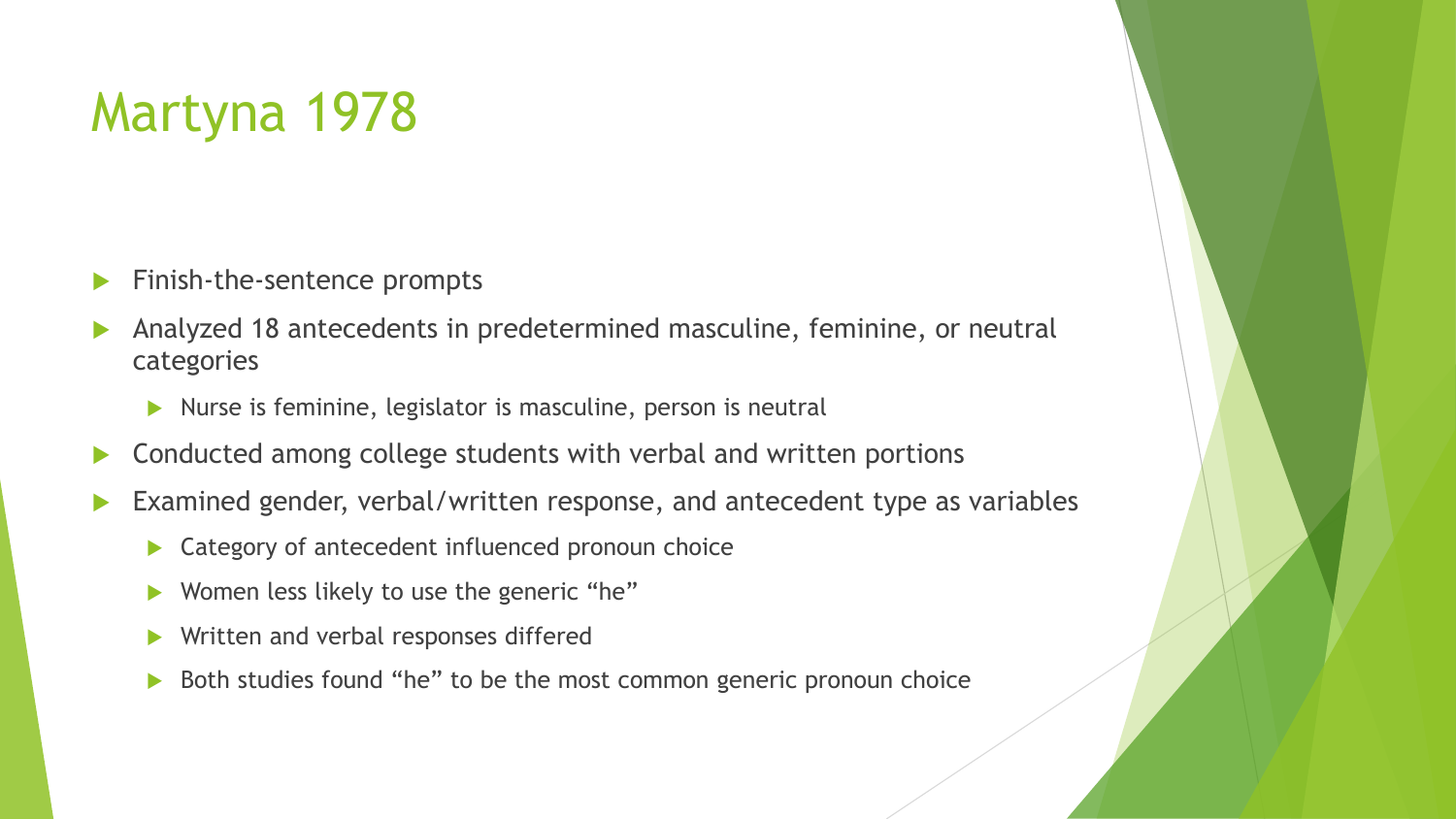# **Methods**

- Sampled relevant pronoun tokens from online blog posts and articles written by members of knitting and gaming communities
- Grammatical form of pronoun was ignored
	- ▶ They/them/their/theirs/themselves counted as "they"
- Multiple tokens with same antecedent in same space lumped together
	- $\blacktriangleright$  ...the more angst the hero has, the more buckles they have on their clothing.
- Analyzed for variation based on
	- Gender of speaker
	- Perceived gender of community
	- Antecedent's location inside/outside of community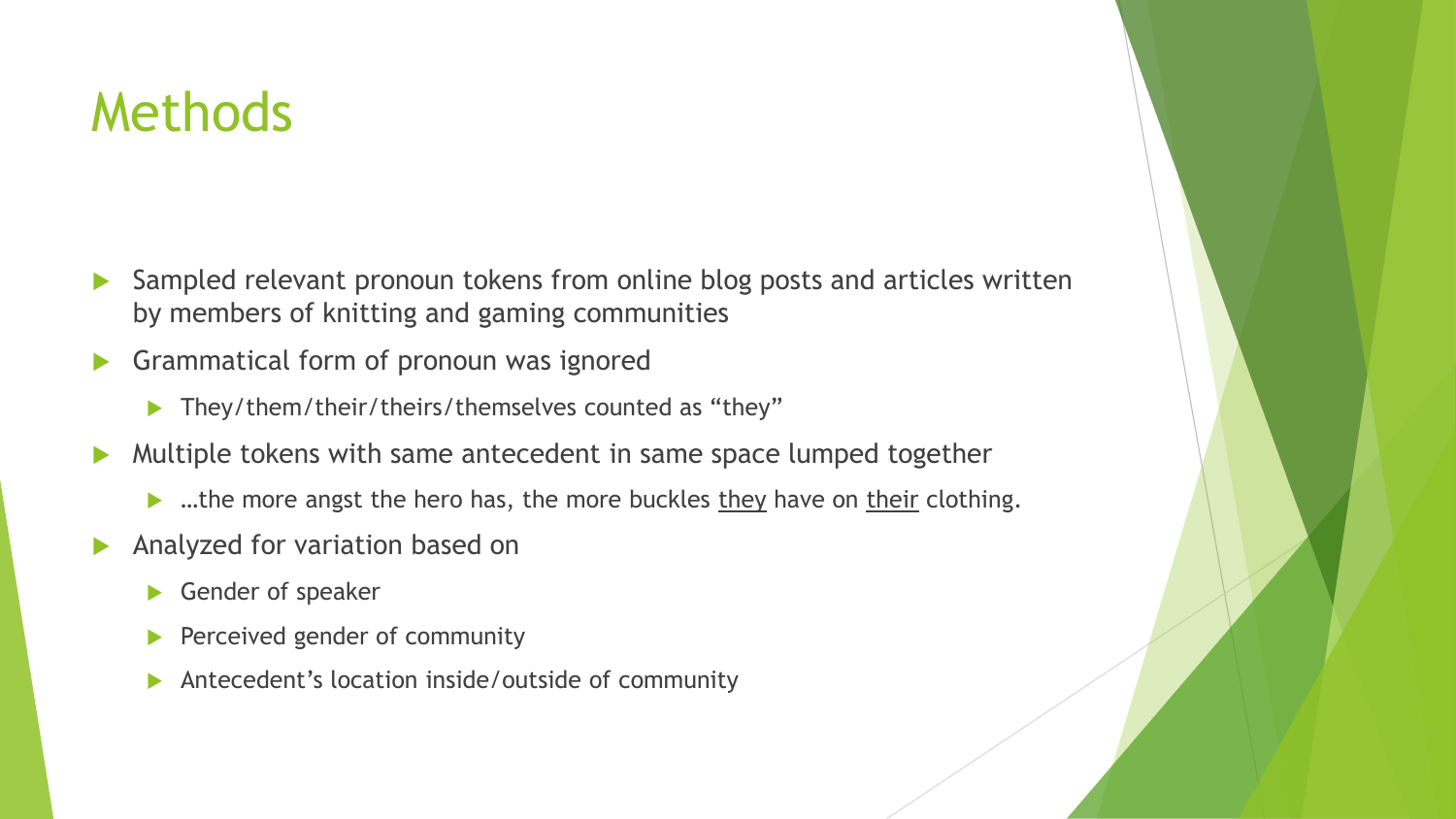# Response Demographics

| Category               | # of Responses | % of Responses |
|------------------------|----------------|----------------|
| <b>Gender</b>          |                |                |
| Female                 | 34             | 33%            |
| Male                   | 67             | 64%            |
| Subculture             |                |                |
| <b>Gamers</b>          | 50             | 48%            |
| Knitters               | 54             | 52%            |
| <b>Overall</b>         |                |                |
| <b>Male Knitters</b>   | 29             | 28%            |
| <b>Female Knitters</b> | 25             | 24%            |
| <b>Male Gamers</b>     | 38             | 37%            |
| <b>Female Gamers</b>   | 9              | 9%             |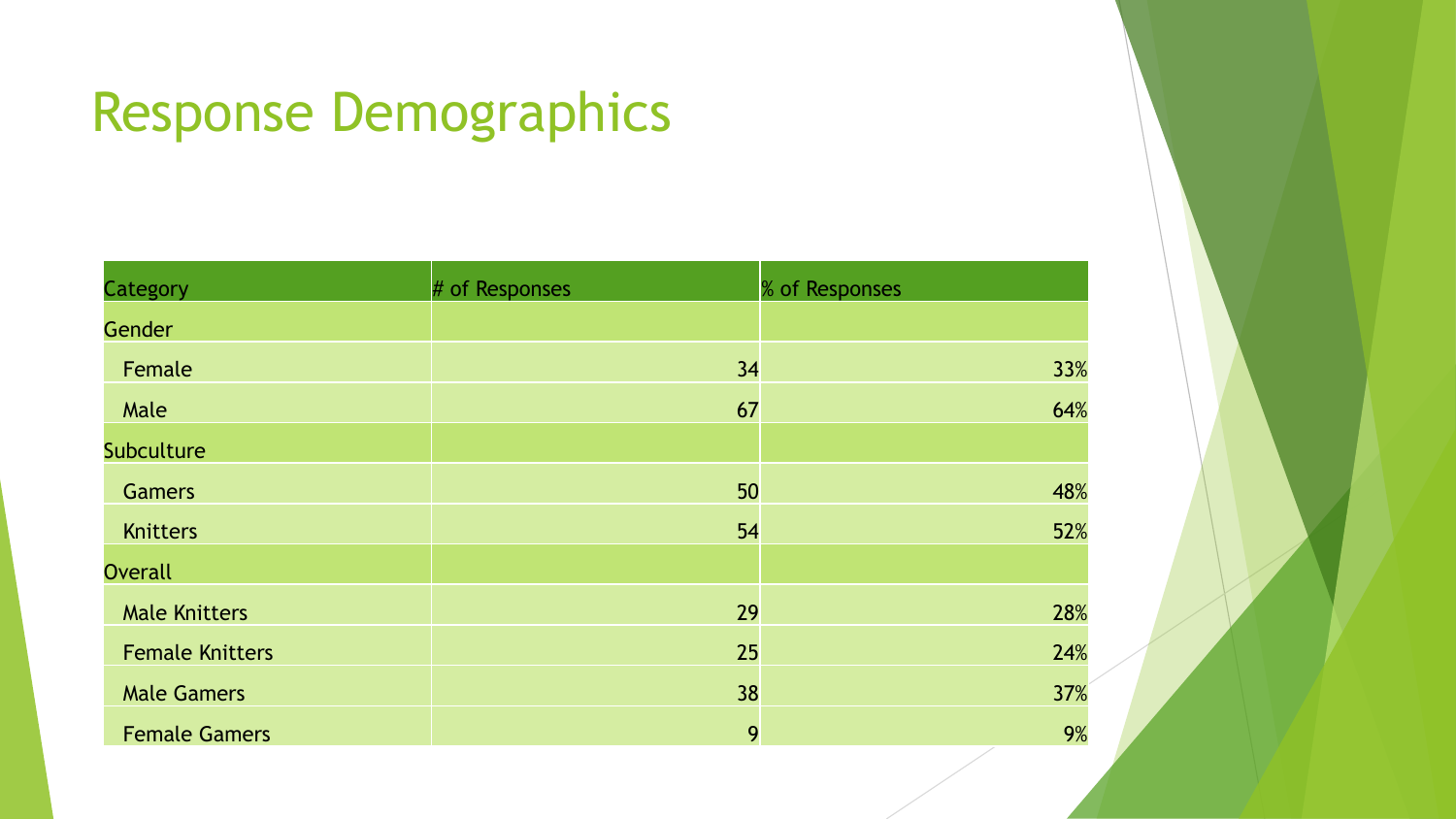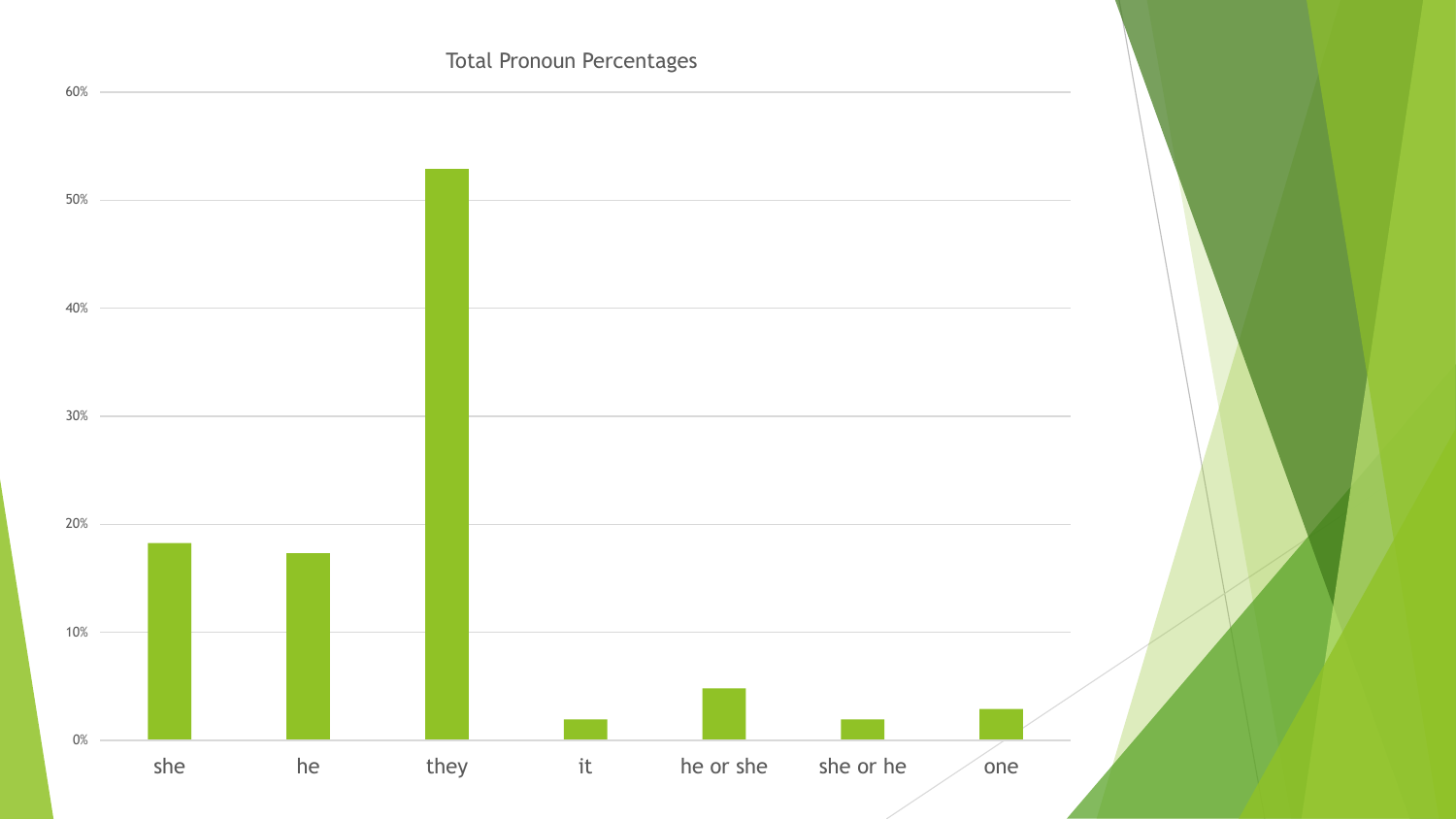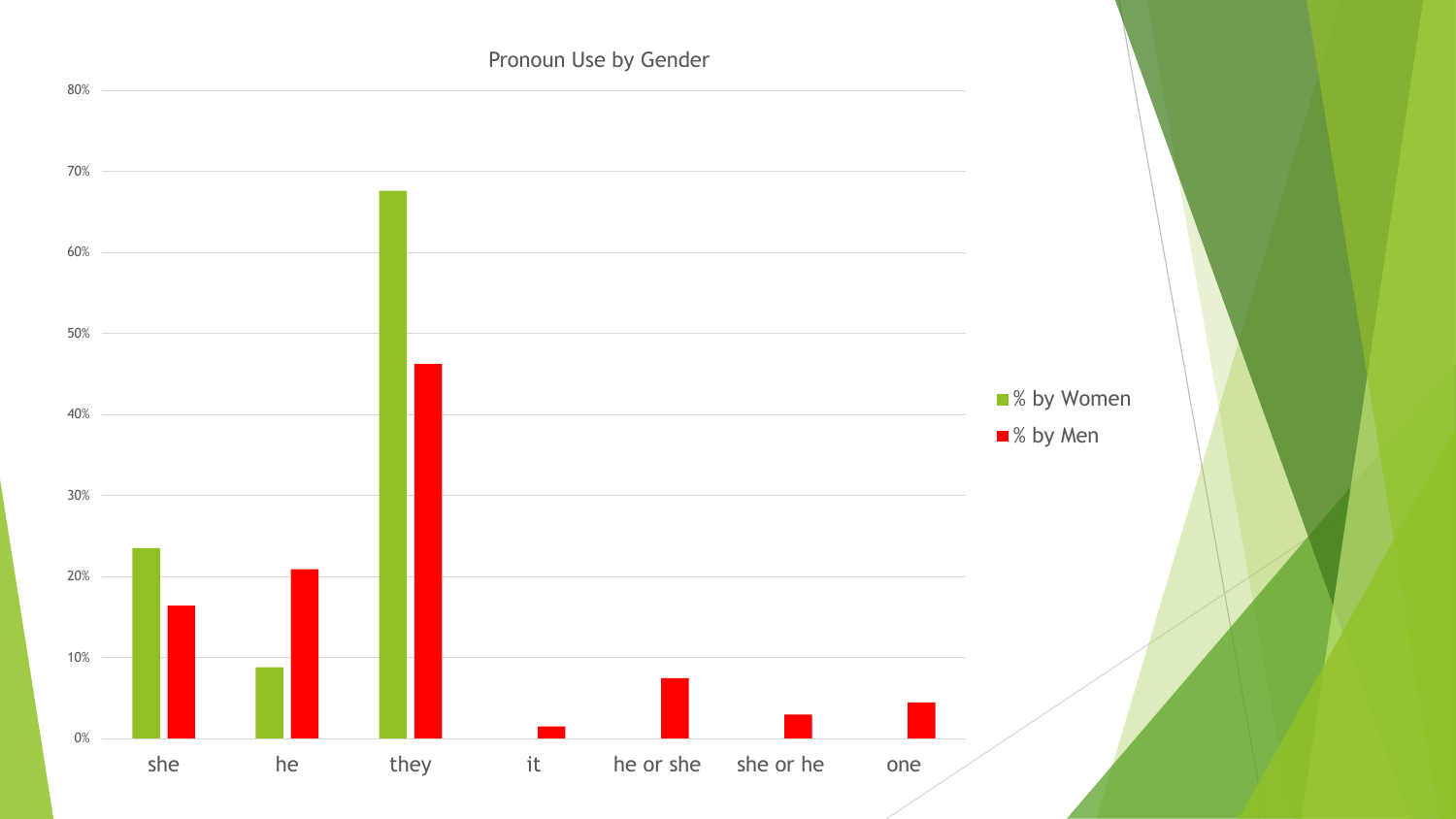#### Pronoun Use by Subculture

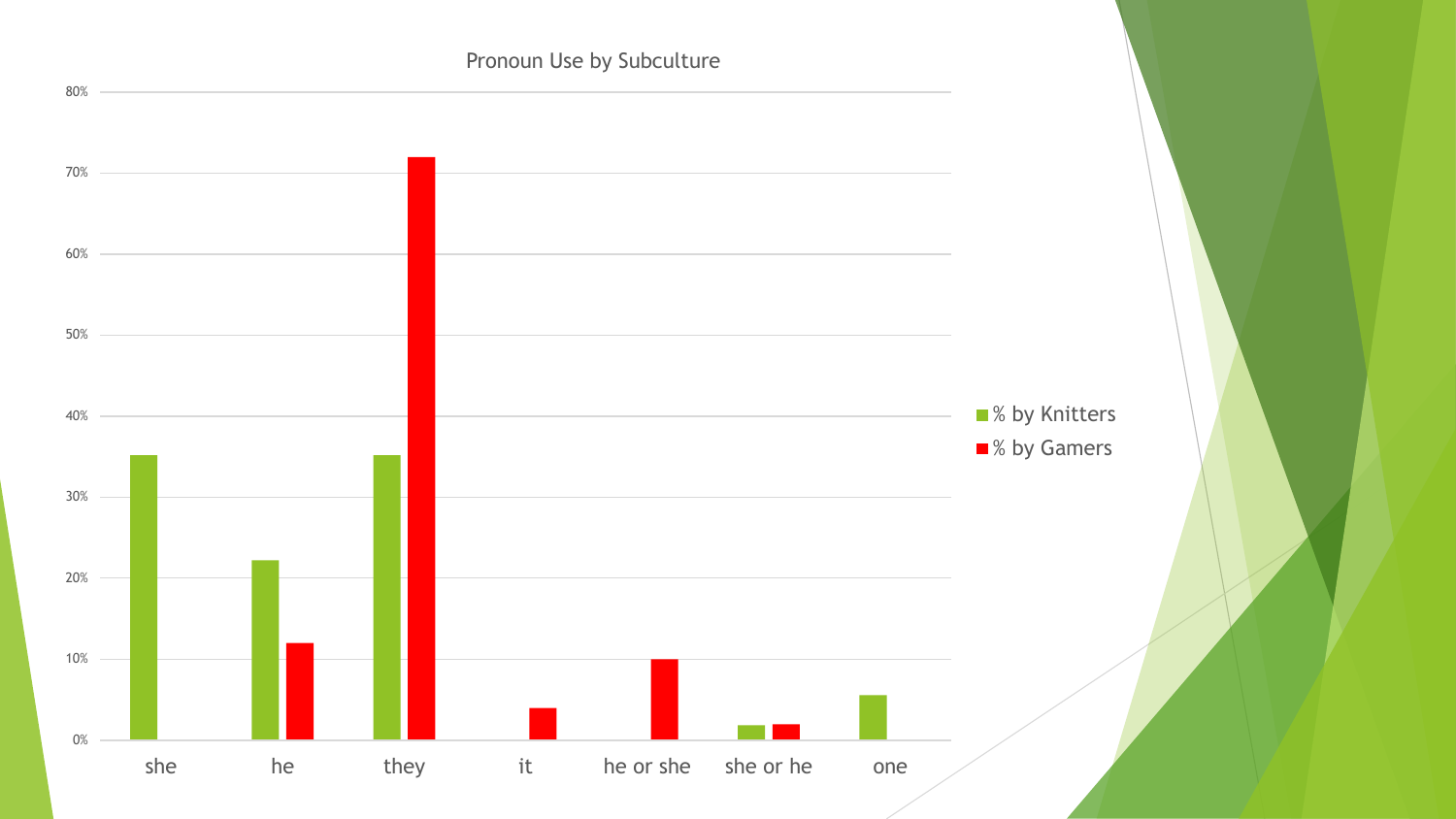#### Pronoun Use by Gender and Subculture

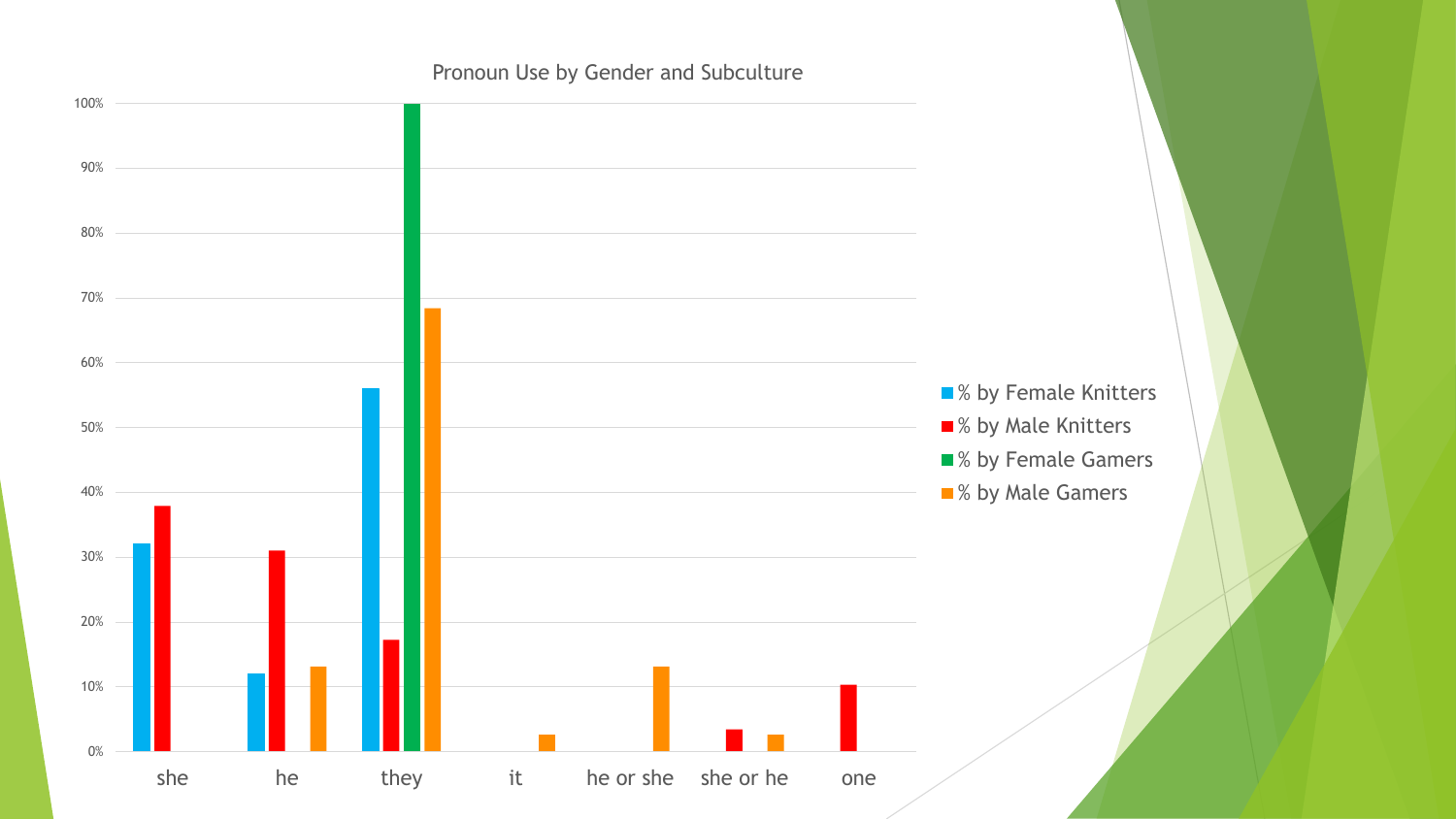Pronoun Use by Situation

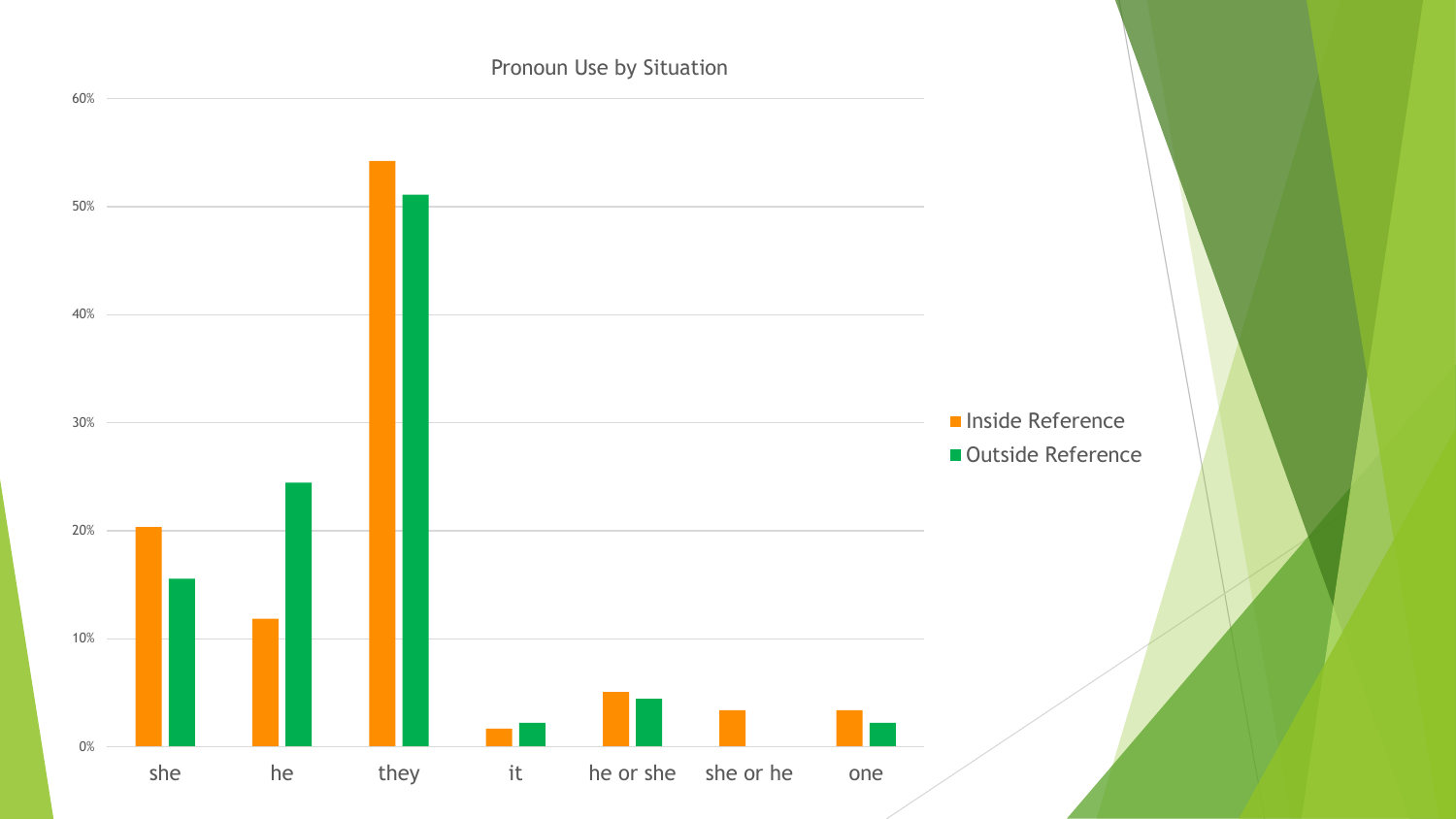#### Pronoun Use by Situation and Subculture

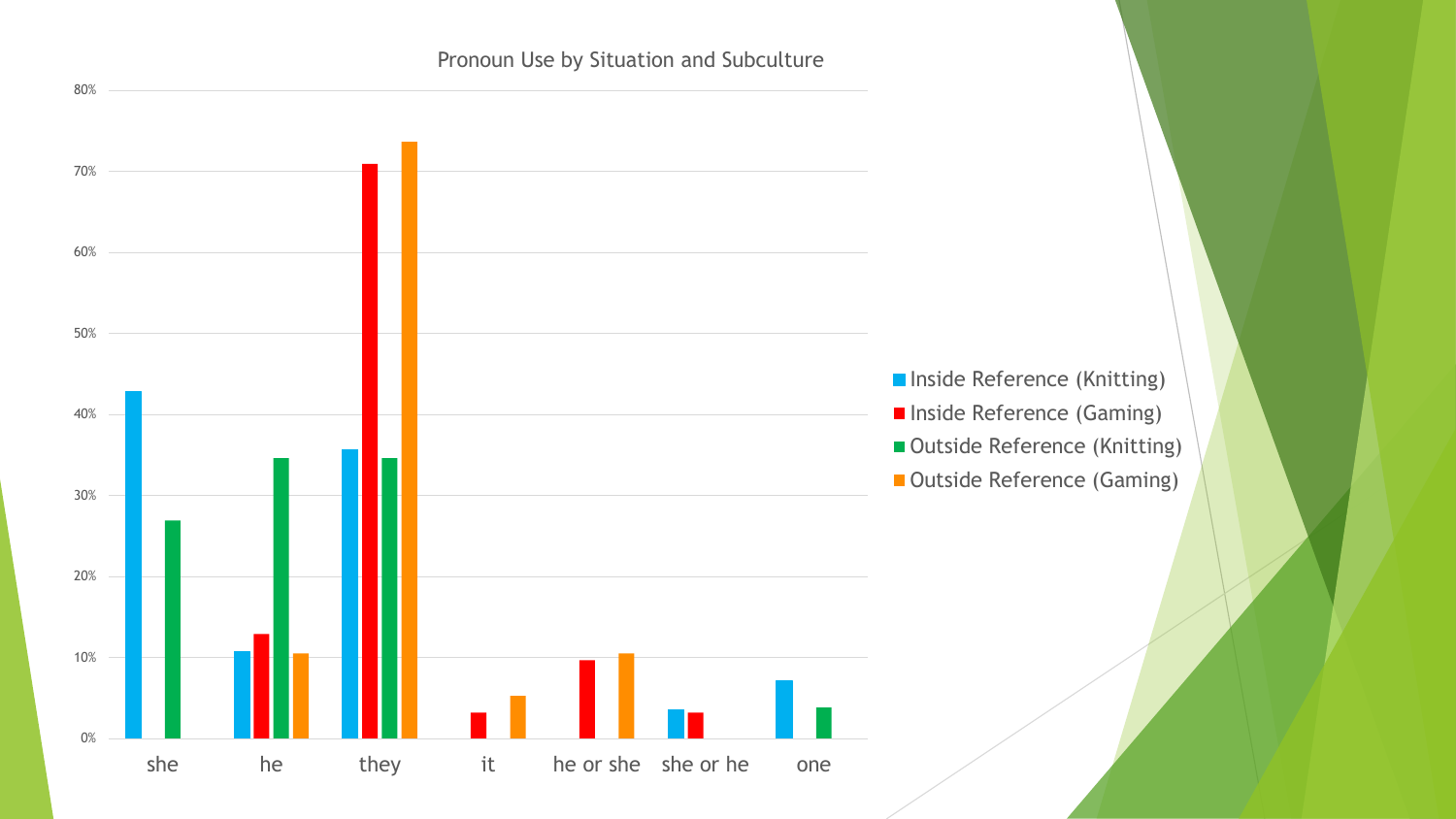# Conclusion

- Gender and community affiliation both have impacts on pronoun usage
- Both of these variables interacted with each other and with other situational factors (like the position of the subject relative to the community)
	- ▶ Category of subject/antecedent did impact pronoun choice
- ▶ Females did use fewer tokens of "he" agrees with Martyna
- "They" the most common overall, conflicting with both studies and with Martyna who found no "theys" in written text
	- ▶ Likely due to time (studies done in 70's/80's) or format difference (observation of natural speech)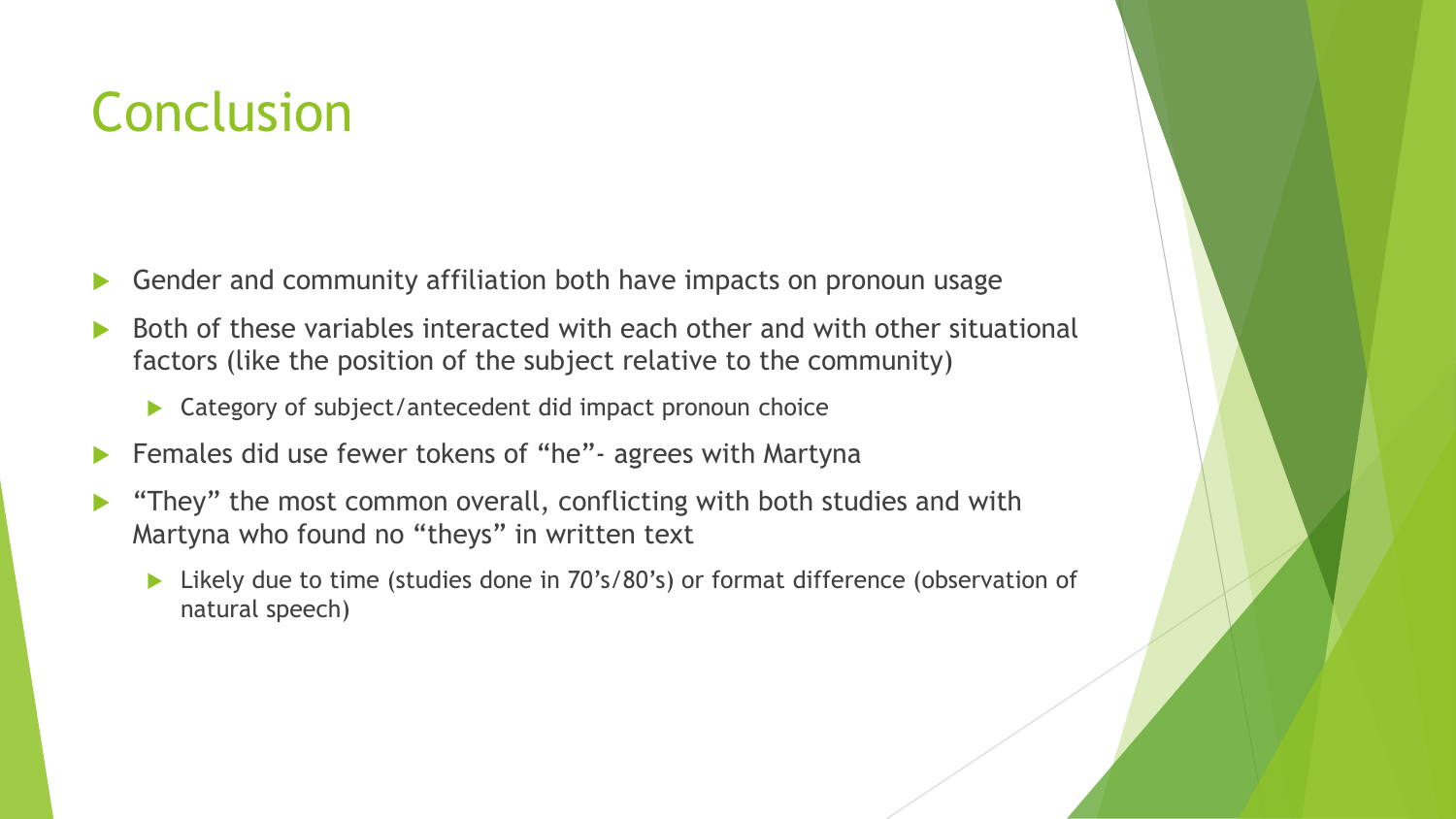# Limitations & Future Work

### **Limitations**

- $\triangleright$  Small sample size of female gamers
- Many bloggers/journalists worded their sentences to use "you" or plural they, avoiding the issue
- $\blacktriangleright$  Knitting blogs are usually more casual, individual platforms, while many journalists are paid by one company to write on one gaming website.
- Future Work
	- ▶ Comparing mass communication (e.g. journalism) and conversational data (e.g. discussion forums)
	- ▶ Inclusion of Female-specific Gaming/Male-specific Knitting communities